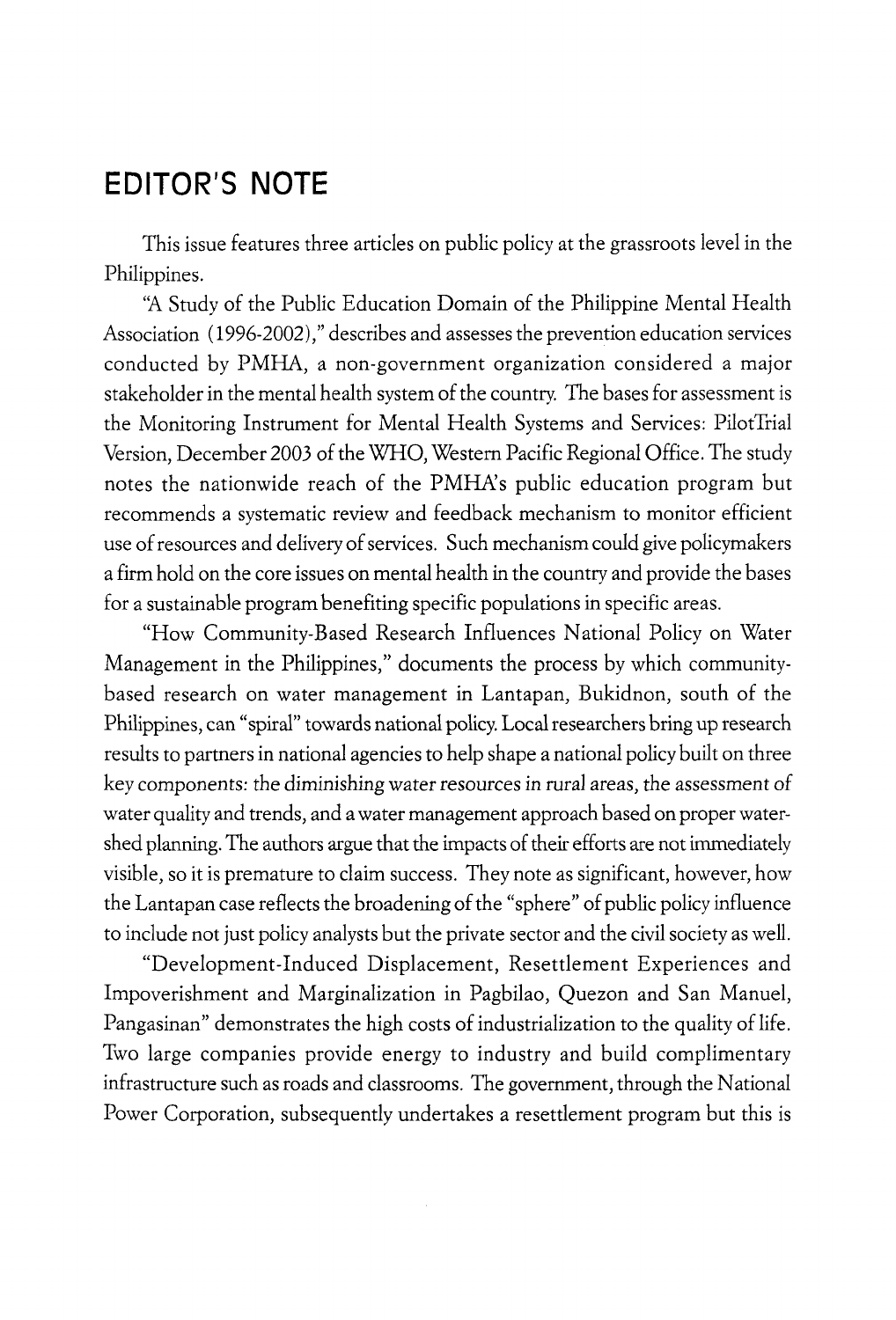done in the absence of democratic consultations. It is unable thus to set up a sustainable livelihood program suitable to the needs and skills of the displacees, provide them with capital, and consider social differences such as age and gender. The net effect is the perpetuation of poverty and further marginalization of the resettlers. The study recommends conjoined action of national and international groups to pressure the government into implementing holistic resettlement programs.

The three studies suggest that public policy must be sited in a communal space occupied jointly by the state and the public (to recall Barthes). The vision of social transformation is inevitably a political project but it is one in which various stakeholders seek to be heard above the din in the halls of politicians.

> CORAZON D. VILLAREAL Issue Editor